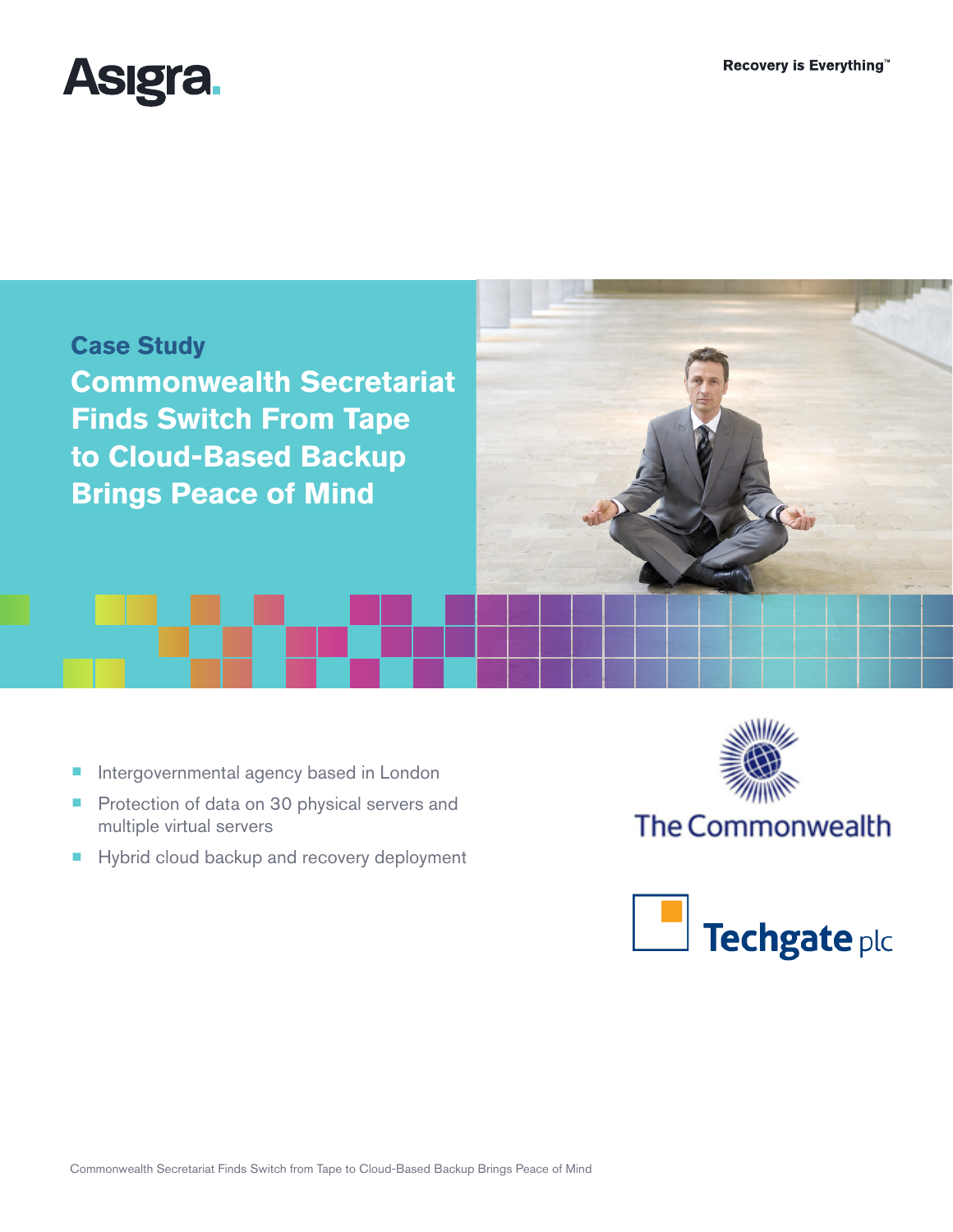

# **SUMMARY**

As the central institution of the Commonwealth of Nations, the Commonwealth Secretariat traditionally had relied on tape backup solutions to protect close to 3TB of data at its London-based location. Starting in 2005, the organization became increasingly dissatisfied with the performance of tape systems. The intergovernmental agency experienced increasing challenges with both data backup and timely data recovery. Tape backups were becoming too unreliable, expensive, and time-consuming. Though not tied to specific regulations, the Commonwealth Secretariat wanted to have optimal technology and performance in terms of best practices. As an alternative solution to tape, the agency started using DVD to backup critical data, but soon realized that the medium was painfully slow and created storage challenges. After exploring a range of options for a more efficient approach to backup and recovery technology, the Commonwealth Secretariat decided to switch to [Techgate plc's](http://www.techgateplc.com/) Enterprise Cloud Backup service powered by Asigra.

### **CUSTOMER OVERVIEW**

The Commonwealth Secretariat, located in London, serves as the main intergovernmental agency and central institution of the Commonwealth of Nations (also called the Commonwealth). The Commonwealth is organized through the Commonwealth Secretariat and brings together the 53 Commonwealth countries. The responsibilities of the Commonwealth Secretariat include advising on policy development; facilitating cooperation between member organizations; organizing the Commonwealth Heads of Government Meetings; and helping countries implement Commonwealth decisions and policies. The agency's purpose is to improve and share experiences on health, governance, trade, etc. across the member countries. Within the Commonwealth Secretariat, IT is part of the corporate services division. Based on the increasing dissatisfaction with tape-based and DVD backup and recovery solutions, the Commonwealth Secretariat's IT department sought a more effective alternative to save time, redirect resources, and improve efficiencies.

## **BUSINESS SITUATION**

Prior to the Asigra Cloud Backup solution, tape backup provided by Symantec had been the primary data protection technology used by the Commonwealth Secretariat. The agency backed up close to 3TB of data stored across 30 physical servers on Hyper-V VMs. Additionally, the organization used virtual servers to run finance and HR applications

# **ENVIRONMENT**

- Data under protection includes more than 3TB: 1.2TB protected on active disk and 2TB on BLM archiver
- Protection of 30 physical servers with a large number of Microsoft Hyper-V Virtual Machines (VMs)
- Coverage of a diverse range of applications, including finance and HR, proprietary budgeting and project monitoring, as well as Exchange and SQL database
- Hybrid cloud backup deployment with both local and remote recovery capabilities.

# **ASIGRA CLOUD-BASED DATA RECOVERY DELIVERS**

- Single integrated solution for all data protection needs
- Policy-based protection based on the user's IT environment and recovery requirements
- Optimization of IT resources for enhanced utilization
- Data encryption that secures data in-flight and at-rest
- High-performance data recovery compared to tape or DVD.

**"** Part of IT's function is to ensure that everyone in the organization has access to the right tools with the right data. We clearly didn't have that with our cumbersome tape and DVD backup systems. As an intergovernmental agency, it is critical that our data remains both securely stored and easy to access quickly. By modernizing our backup infrastructure with a secure and flexible cloud backup solution, we achieved this.<sup>77</sup>

> **Henry Nyambu, Head of IT, Commonwealth Secretariat**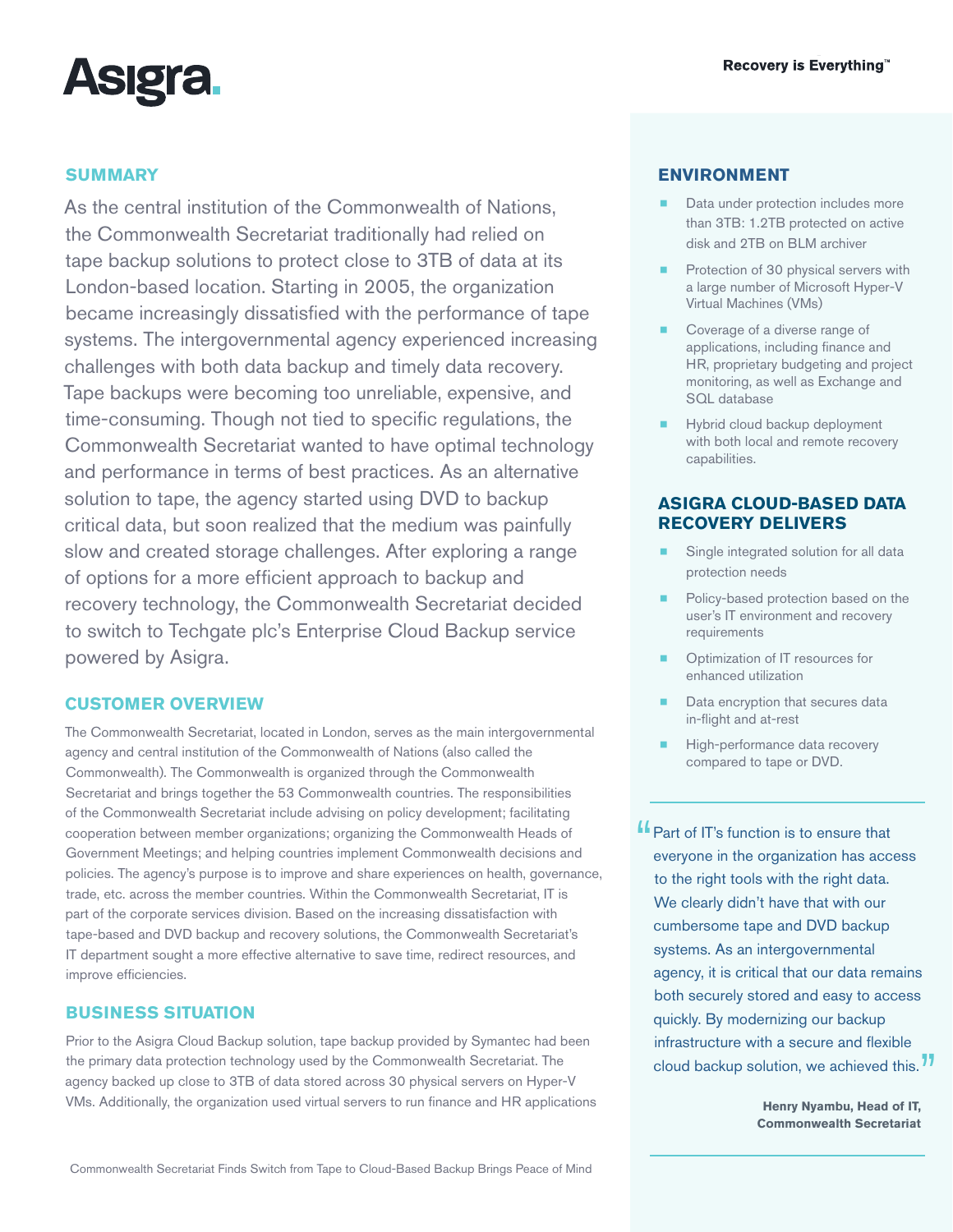

plus proprietary budgeting and project monitoring applications in addition to Microsoft Exchange, and SQL database.

However, a growing number of problems revealed the limitations of tape backups, which were becoming too unreliable, expensive, and time-consuming. Tapes also required a physical storage location offsite, which was inconvenient as well as costly. As an alternative solution to tape, the agency started using DVD technology via proprietary backup software to backup critical data, but soon realized that the medium was painfully slow. It took a half-day just to make sure a backup was completed and at least 2 hours to find the data to recover. Because the data was stored at a bank, the DVDs could only be accessed during the bank's business hours, which was very limiting. The need to warehouse countless DVDs in storage created even more difficulties, and the whole process required an inordinate amount of time from the IT department.

In response, the Commonwealth Secretariat reviewed several alternatives for backup and recovery, including fast optical backup devices and online backup solutions. After this review, the organization's IT department determined that it was necessary to move away from their existing solution to an online service, engaging with Business Continuity and Disaster Recovery specialists Techgate plc. The Commonwealth Secretariat worked with Techgate to deploy a cloud-based backup and recovery solution powered by Asigra.

Founded in 2001, Techgate is a London-based Managed Service Provider, specializing in Business Continuity, High Availability Cloud Infrastructure and Disaster Recovery solutions. Techgate owns and operates its own private data centres and network infrastructure. The company helps organizations to optimize their business continuity and overall IT capabilities using the latest available technology, tailor-made to address unique requirements. The solution delivered by Techgate guaranteed to return precious IT resources by offering dramatically faster and more reliable backup and recovery without the expensive, cumbersome management or time requirements of tape or DVD solutions.

# **SOLUTION**

Techgate implemented a hybrid cloud backup configuration with an appliance onsite. The solution was configured for daily, weekly, and monthly backups across the agency's 30 physical servers, as well as virtual servers. Applications in use include finance and HR, plus proprietary budgeting and project monitoring applications, Exchange, and SQL database. A local backup cache enabled fast recovery. The agency used Backup Lifecycle Management to ensure that less critical data, would be moved to an archive backup in order to reduce costs.

The new solution completely replaced the Commonwealth Secretariat's outdated tape management and DVD methods with an automated backup and recovery system. This allowed for greater flexibility at a cost that was substantially less expensive and less time-intensive than either of the previous methods. Inconvenient storage systems and half-day backups became a thing of the past.

The solution delivered by Techgate is powered by Asigra Cloud Backup™ software, the industry's leading cloud-based backup and recovery software with over one million installations worldwide. The software is built for efficient operation and easily integrates with public, private and hybrid cloud architectures. Asigra's agentless software architecture provides simple deployment and hands-free management while offering advanced features that include global deduplication, automated mass deployment, autonomic healing and validation restore capabilities. The Commonwealth Secretariat highlighted following capabilities as key factors for selecting the solution:

- Support for both physical and virtualized IT environments
- High performance local and remote backup and recovery (Hybrid Cloud Backup)
- Efficient backup data archiving and long-term data recoverability to meet compliance mandates
- [NIST FIPS 140-2 certified security](http://www.asigra.com/fips-140-2-certification-backup) with AES-256 encryption in-flight and at-rest.

**"As a trusted advisor to Commonwealth"** Secretariat, we understood the security and cost concerns the organization needed to address, and we provided a cloud-based solution to overhaul their backup and recovery strategy. Techgate's experienced team alleviated the agency's concerns with respect to data protection, reliability, and performance, while providing resource savings.<sup>"</sup>

> **Kostas Roungeris, Cloud Solutions Specialist, Techgate plc**